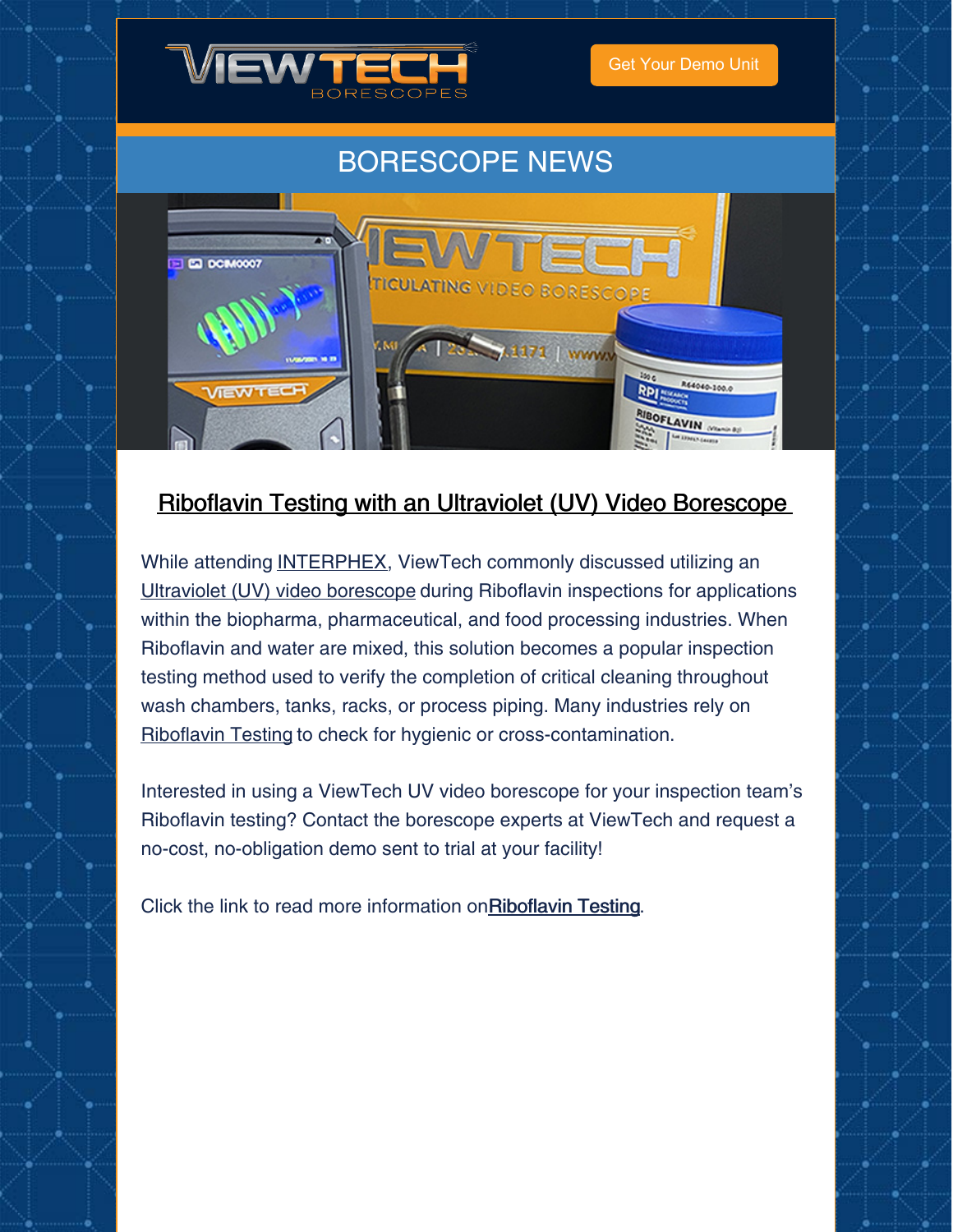

## INDUSTRY NEWS



#### RAF Sets World Record for First Synthetic Fuel Flight

The Royal Air Force has set a new world record for the "First aircraft powered by synthetic fuel" after one of its test pilots successfully flew an Ikarus C42 aircraft for 21 minutes earlier this month.

#### READ [MORE](https://www.aerospacetestinginternational.com/news/engine-testing/raf-sets-world-record-for-first-synthetic-fuel-flight.html)

#### Alaska's Largest-Ever Gold Nugget Up For Sale

A rare and massive gold nugget, weighing around 20lbs (9kg), has been put up for sale 23 years after it was discovered and it's expected to reach at least \$1 million at an auction that takes place on Dec. 8.

### READ [MORE](https://www.mining.com/alaskas-largest-ever-gold-nugget-the-size-of-a-babys-head-up-for-sale/)

#### Siemens Energy Receives Certification for 'H2-Ready' Power Plant

Nikola is joining hands with Canadian pipeline operator TC Energy Corp to build and operate plants for hydrogen production to meet the electric-truck maker's fuel supply needs of its vehicles, the companies said on Thursday.



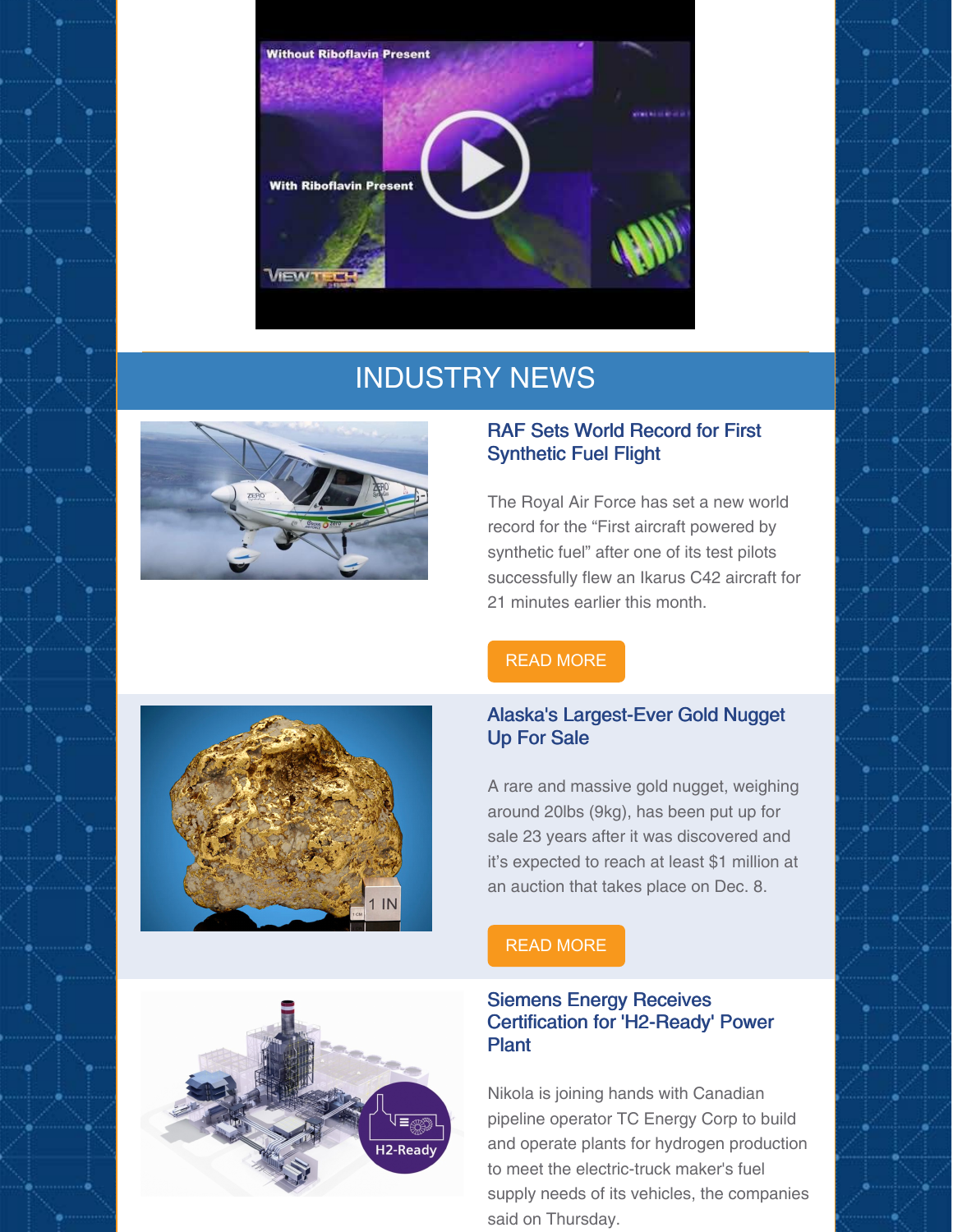

### READ [MORE](https://www.power-eng.com/gas/combined-cycle/siemens-energy-receives-certification-for-h2-ready-power-plant/#gref)

#### Applying Modern Technology to Pharmaceutical Production Facilities

Since the FDA released its current good manufacturing practices (cGMPs) and 21st century initiative that includes promoting industry modernization, the majority of industries—including pharma—have gotten onboard the digitalization and Industry 4.0 train.

#### READ [MORE](https://www.healthcarepackaging.com/issues/regulatory/article/21903173/applying-modern-technology-to-pharmaceutical-production-facilities)

## UPCOMING TRADESHOWS



NAAA Ag [Aviation](https://www.viewtech.com/about-us/tradeshows/naaa-ag-aviation-expo-2021/?utm_source=cc&utm_medium=email&utm_campaign=newsletter1121) Expo Savannah, GA Dec 6-9, 2021

Quality

**[Quality](https://www.viewtech.com/about-us/tradeshows/quality-expo-advanced-manufacturing-east-2021/?utm_source=cc&utm_medium=email&utm_campaign=newsletter1121) Expo** New York, NY Dec 7-9, 2021



[Turbomachinery](https://www.viewtech.com/about-us/tradeshows/turbomachinery-pump-symposia-tps-2021/?utm_source=cc&utm_medium=email&utm_campaign=newsletter1121) & Pump **Symposia** Houston, TX Dec 14-16, 2021



[POWERGEN](https://www.viewtech.com/about-us/tradeshows/powergen-international-2021-2022/?utm_source=cc&utm_medium=email&utm_campaign=newsletter1121) International Dallas, TX<br>Jan 26-28, 2022



**AWS Inspection Expo & [Conference](https://www.viewtech.com/about-us/tradeshows/aws-inspection-expo-conference-2022/?utm_source=cc&utm_medium=email&utm_campaign=newsletter1121)** Dallas, TX Feb 23-25, 2022



AMPP Annual [Conference](https://www.viewtech.com/about-us/tradeshows/ampp-conference-expo-2022/?utm_source=cc&utm_medium=email&utm_campaign=newsletter1121) & **Expo** San Antonio, TX Mar 6-10, 2022



HAI Heli [Expo](https://www.viewtech.com/about-us/tradeshows/hai-heli-expo-2022/?utm_source=cc&utm_medium=email&utm_campaign=newsletter1121) Dallas, TX Mar 8-10, 2022



AND PETROLEUM INDUSTRY<br>INSPECTION TECHNOLOGY<br>(ICPIIT) CONFERENCE

**[ICPIIT](https://www.viewtech.com/about-us/tradeshows/international-chemical-and-petroleum-industry-inspection-technology-conference-icpiit-2022/?utm_source=cc&utm_medium=email&utm_campaign=newsletter1121)** Sugar Land, TX Mar 16-18, 2022



Cast [Expo](https://www.viewtech.com/about-us/tradeshows/cast-expo-2022/?utm_source=cc&utm_medium=email&utm_campaign=newsletter1121) Columbus, OH Apr 23-26, 2022